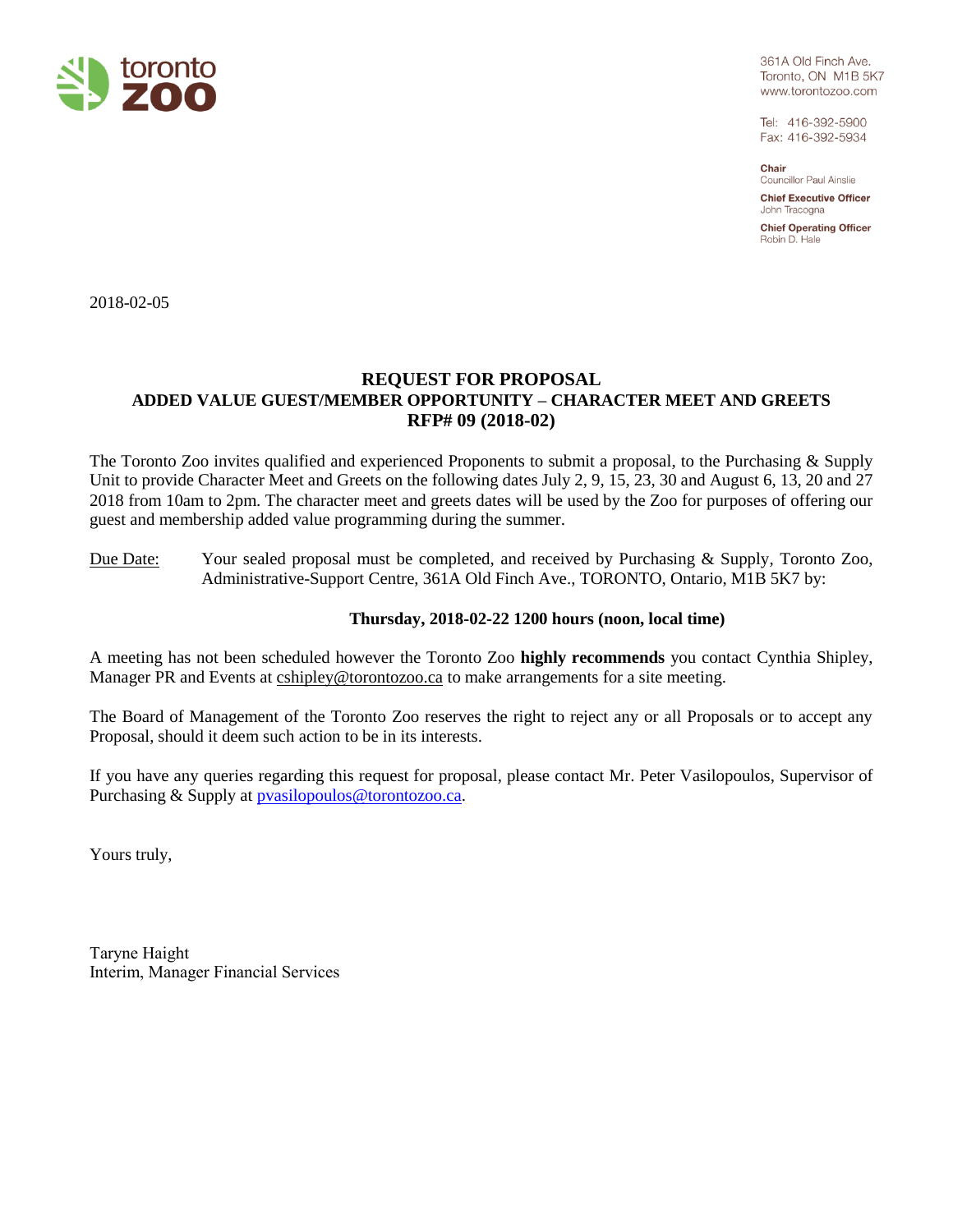# **Table of Contents**

| <b>SECTION</b>    | <b>SECTION DESCRIPTION</b>       | PAGE (S)       |
|-------------------|----------------------------------|----------------|
| <b>RFP LETTER</b> | <b>Invitation Letter</b>         |                |
| <b>T.O.C.</b>     | <b>Table of Contents</b>         | $\overline{2}$ |
| 1.0               | Instructions                     | 3              |
| 2.0               | Definitions and General Terms    | 4              |
| 3.0               | Background and Scope of Work     | 8              |
| 4.0               | Communications                   | 9              |
| 5.0               | Proposal Content                 | 9              |
| 6.0               | Time Period for Scope of Project | 9              |
| 7.0               | Proposal Evaluation Criteria     | 9              |
| 8.0               | Proposal Forms                   | 12             |
|                   | References                       | 13             |
|                   | List of Subcontractors           | 13             |
|                   | Submission label                 | 14             |
|                   |                                  |                |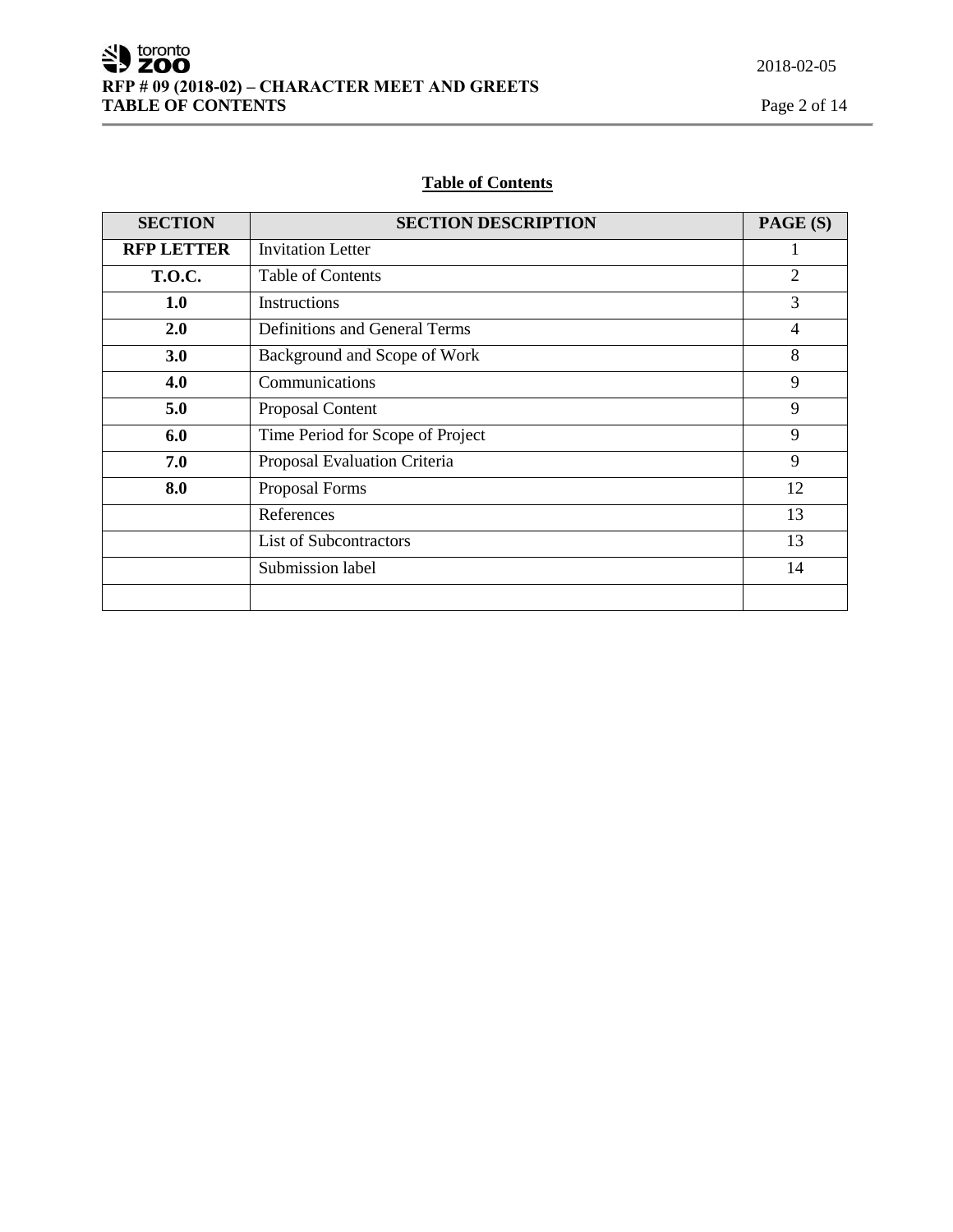# **1.0 INSTRUCTIONS**

- 1.1 Review the attached RFP issued and the RFP requirements and return your complete proposal with the enclosed SUBMISSION FORMS by due date and time.
- 1.2 Your sealed proposal must be completed, and received by Purchasing & Supply, Toronto Zoo, Administrative-Support Centre, 361A Old Finch Ave., Toronto, Ontario, M1B 5K7 by: **Thursday, 2018-02-22 1200 hours (noon, local time).**
- 1.3 Provide **four (4)** copies of your proposal**, one (1)** unbound signed and clearly marked as ORIGINAL and **three (3**) copies of the original proposal clearly marked as COPY and **one (1)** electronic copy (Microsoft Word or Adobe Acrobat PDF) on a CD or flash drive in a sealed package or envelope. The original and all copies should be identical (excluding any obvious differences in labeling as noted above).
- 1.4 If the Toronto Zoo determines that an amendment is required to this RFP, the Toronto Zoo representative will issue by email or post a written addendum on the Toronto Zoo Website that will form part of this RFP. It is the responsibility of the bidder to check the website and to download the addendum from the Toronto Zoo's website. No amendment of any kind to the RFP is effective unless it is provided by email or posted in a formal written addendum on the Toronto Zoo website. Upon submitting a Proposal, Proponents will be deemed to have received notice of all addenda and acknowledged on the submission form.
- 1.5 Proposals must not be submitted by facsimile or email.
- 1.6 Use the attached submission label when you submit your response in a sealed envelope or package and deliver to the Toronto Zoo.
- 1.7 The person(s) authorized to sign on behalf of the Proponent and to bind the Proponent to statements made in response to this Request for Proposal must sign the proposal.
- 1.8 All proposals will be irrevocable for a period of ninety (90) days from the date of the proposal submission deadline.
- 1.9 Pricing should be in **Canadian dollars**. The exchange rate for any foreign currency will be determined using the Bank of Canada daily rate.
- 1.10 Include product literature, information, samples, and pictures, as necessary.
- 1.11 Quote discounts or quantity price breaks separately on FORMS.
- 1.12 If you have any technical inquiries, please contact Cynthia Shipley, Manager PR and Events at (416) 392-5938 or by email, cshipley@torontozoo.ca
- 1.13 If you have any other inquiries about the proposal or contract inquiries, please contact Peter Vasilopoulos, Supervisor, Purchasing & Supply, at (416) 392-5916.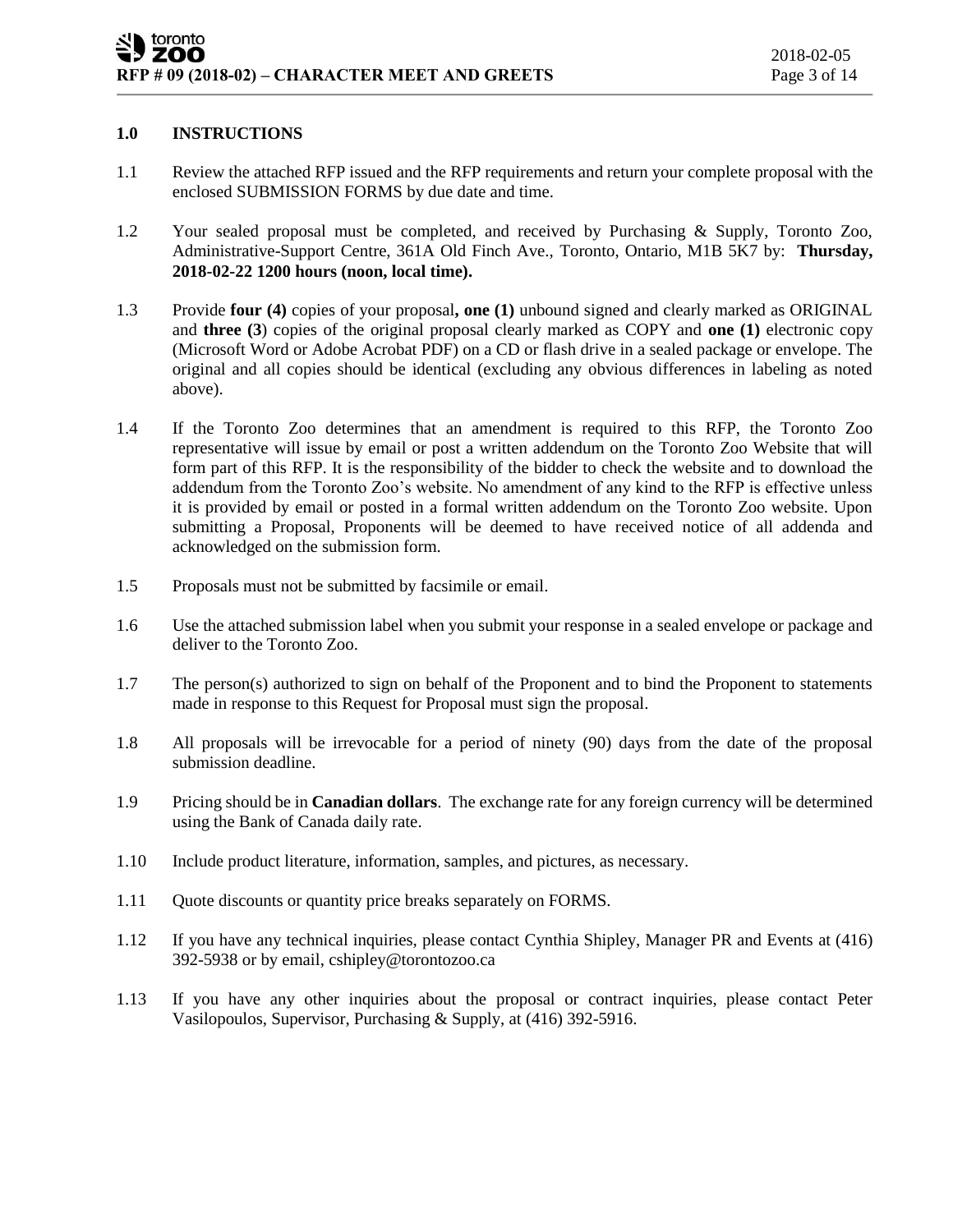#### toronto ZOO **RFP # 09 (2018-02) – CHARACTER MEET AND GREETS** Page 4 of 14

# **2.0 DEFINITIONS & GENERAL TERMS**

# 2.1 **Definitions:**

In this RFP the following terms have ascribed to them the following meanings:

- (a) **The Board of Management of the Toronto Zoo** and its designated representative hereinafter called "the Zoo", with whom the Proponent has contracted to perform the required services;
- (b) **"Contract**" means the purchase order issued or written contract agreement resulting from this RFP executed by the Toronto Zoo and the Contractor, substantially in the form of the contract agreement attached;
- (c) **"Contractor"** means the Preferred Proponent if any, who enters into the Contract;
- (d) **"Preferred Proponent**" means the Proponent whose Proposal, as determined through the evaluation analysis described in the RFP, provides the best overall value in meeting the Toronto Zoo's requirements, and with whom a Contract will be considered;
- (e) **"Proposal"** means a proposal submitted in response to this RFP;
- (f) "**Proponent**" means the person, vendor, firm or partnership, consortium or joint venture that submits, or intends to submit, a proposal in response to this RFP;
- (g) "**RFP**" means the Request for Proposals document in its entirety, inclusive of any addenda that may be issued by the Toronto Zoo;
- (h) "**Submission**" and /or "**Proposa**l" means the Proponent's written reply or submission in response to this RFP;
- (i) **"Work"** means all work required under these documents, and in accordance with the Contract Requirements, General Requirements, and Specifications;

## 2.2 **Proponent Assurance:**

Unless otherwise stated, the goods, material, articles, equipment, work or services, specified or called for in or under this Proposal, shall be delivered or completely performed, as the case may be, by the Proponent as soon as possible and in any event within the period set out herein as the guaranteed period of delivery or completion.

#### 2.3 **Country of Origin:**

Whenever possible, the goods, materials, articles or equipment, specified or called for in or under this Proposal, shall be of Canadian origin and manufacture.

#### 2.4 **Invoicing:**

Unless otherwise indicated herein, the prices stated are payable in Canadian Funds at the head office of the Toronto Zoo. Provincial Sales Tax and Goods and Services Tax where applicable shall each be shown as a separate item. The Proponent's GST registration number must be indicated on the invoice.

The Proponent shall clearly show any special charges as separate items on the invoice.

Payments to non-resident Proponents may be subject to withholding taxes under the Income Tax Act (Canada). Unless a non-resident Proponent provides the Toronto Zoo with a letter from Revenue Canada Taxation waiving the withholding requirements, the Toronto Zoo will withhold the taxes it determines are required under the Income Tax Act (Canada). Further information is available at the CRA website, [www.cra-arc.gc.ca](http://www.cra-arc.gc.ca/)

# 2.5 **Right to Cancel:**

The Toronto Zoo shall have the right to cancel at any time this Proposal or any contract or any part of any contract resulting from this Proposal in respect of the goods, material, articles, equipment, work or services set out in this Proposal or any such contract or part of such contract, not delivered or performed at the time of such cancellation, and the Toronto Zoo will not be responsible to make any payments in respect of any such goods, materials, articles, equipment, work or services and shall not incur any liability whatsoever in respect thereto.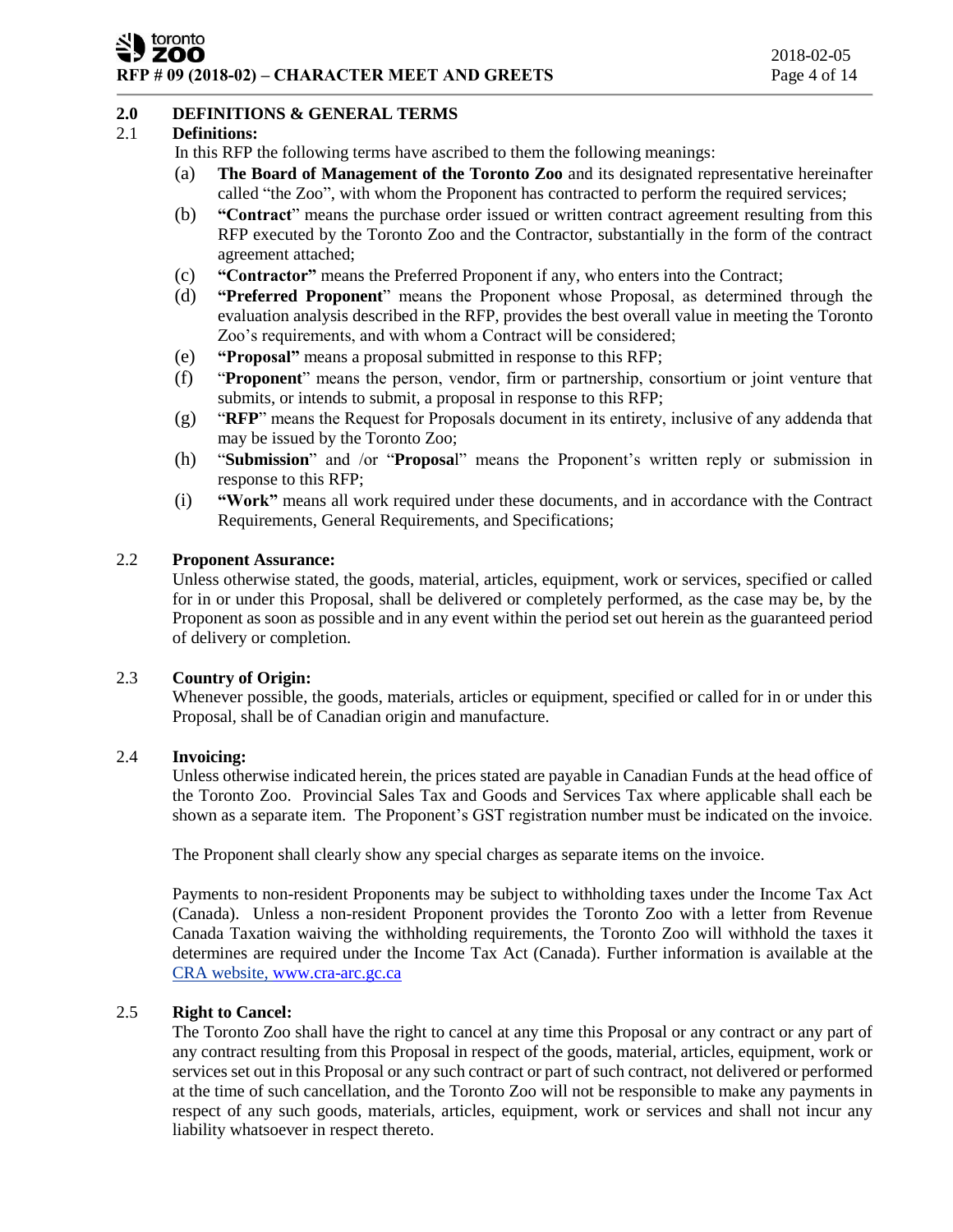In the event that the Proponent fails or neglects by any act or omission to comply with any of the conditions set out herein, this Proposal or any contract resulting from this Proposal may be unconditionally cancelled by the Toronto Zoo without notice to the Proponent.

## 2.6 **Interest:**

The Proponent shall not be entitled to any interest upon any bill on account of delay in its approval by the Toronto Zoo.

# 2.7 **Official Agreement:**

No verbal arrangement or agreement, relating to the goods, material, articles, equipment, work or services, specified or called for under this Proposal, will be considered binding, and every notice advice or other communication pertaining thereto, must be in writing and signed by a duly authorized person.

## 2.8 **Insurance, Liability and Policies**

Provide minimum \$5,000,000 general liability insurance in respect of injury or death to a single person or for property damage in a manner satisfactory to the Chief Operating Officer or designate must be maintained through the Project and included in the Fee Proposal.

All insurance policies shall be endorsed to provide a minimum advance written notice of not less than thirty (30) days, in the event of cancellation, termination or reduction in coverage or limits, such notice to be made to the Chief Operating Officer or designate.

The Proponent shall, as applicable, conform to and enforce strict compliance with the Occupational Health and Safety Act and for purposes of the Act be designated as the "constructor" for the Service.

The Proponent must adhere to all relevant Zoo policies, including, but not limited to, the Contractor Safety Policy, Working in the Vicinity of Animal Containments Policy and the Vehicles on Site Policy, copies of which the Chief Operating Officer or designate, Toronto Zoo, shall supply to the Successful Proponent.

#### 2.9 **Indemnity:**

The Proponent shall at all times well and truly save, defend, keep harmless and fully indemnify the Toronto Zoo, the Board of Management of the Toronto Zoo, the City of Toronto, the Toronto & Region Conservation Authority, and their servants, employees, officers, agents and invitees, from and against all actions, suits, claims, demands, losses, costs, charges, damages, and expenses, brought or made against or incurred by their servants, officers, employees, agents or invitees in any way relating, directly or indirectly, to goods, material, articles or equipment supplied or to be supplied, or to the supplying of goods or services, pursuant to this Proposal, or any other claim, action, suit, demand, loss, cost, charge, damage or expense relating to copyright, trademark or patent with regard directly or indirectly with any such goods, services, material, articles or equipment or the supply or performance thereof.

# 2.10 **Governing Law**

This RFP and any Proposal submitted in response to it and the process contemplated by this RFP including any ensuing Agreement shall be governed by the laws of the Province of Ontario. Any dispute arising out of this RFP or this RFP process will be determined by a court of competent jurisdiction in the Province of Ontario

#### 2.11 **Guaranty of Proposal:**

All goods, material, articles, equipment, work or services, specified or called for in or under this Proposal, shall be supplied or performed at the price or process and on the basis set forth or referred to in and in accordance with the offer and this Proposal. The basis on which this Proposal is given shall include any specifications, plans, price schedules, samples, addenda or other details pertaining thereto, or provided in connection therewith.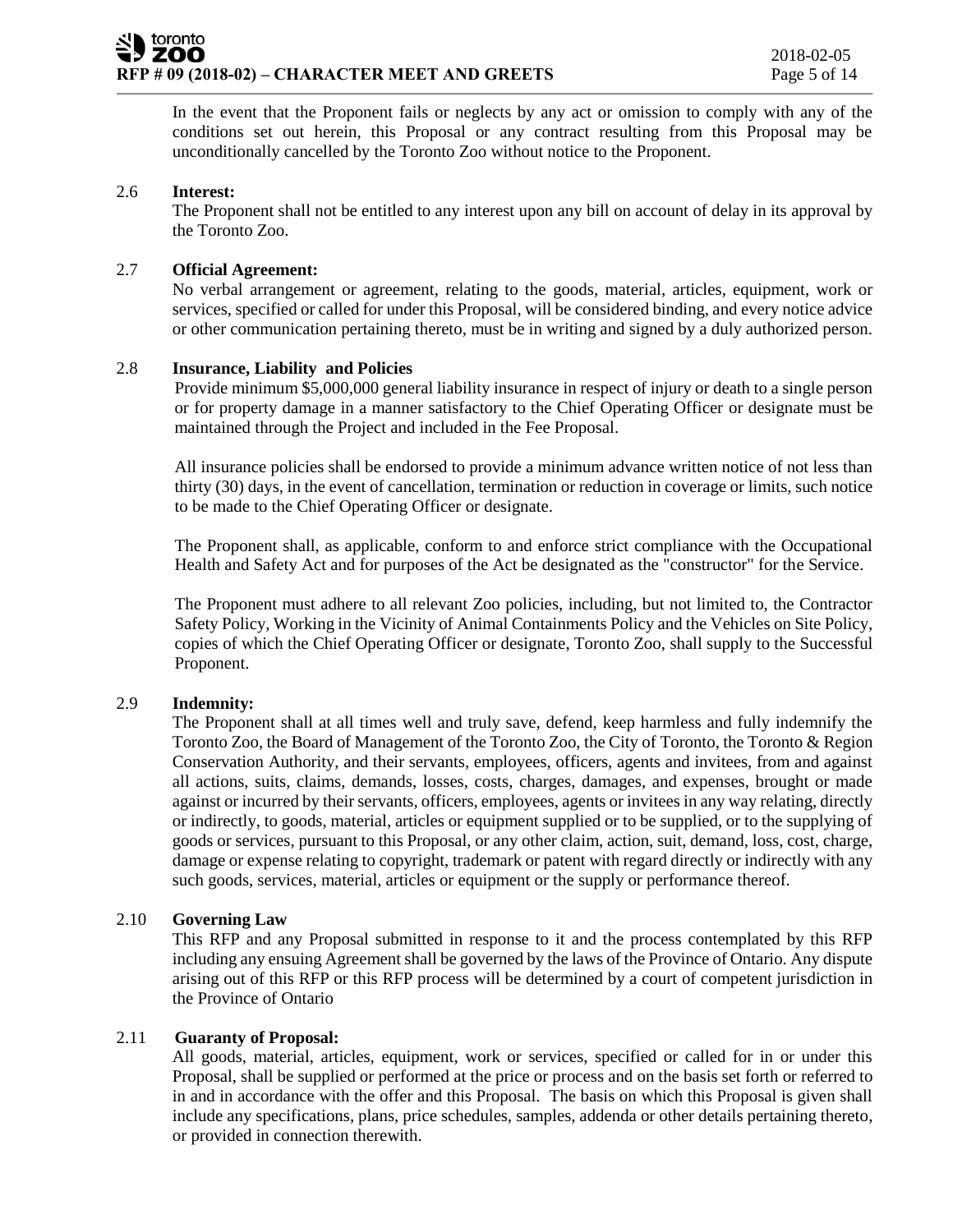# 2.12 **Formal Contract:**

The Proponent may be required and shall, if requested by the Toronto Zoo, execute and enter into a formal contract that is satisfactory to the solicitor for the Toronto Zoo, in order to document the contract resulting from this Proposal and to embody indemnity and related provisions that in the opinion of such solicitor are required to protect the Toronto Zoo.

# 2.13 **Warranty of Product:**

The Proponent warrants any goods, material, articles or equipment, to be supplied under or pursuant to this Proposal, that is or are to be made or used for particular purpose, will be fit and suitable for that purpose.

## 2.14 **Environmental Commitment – G.I.P.P.E.R.**

G.I.P.P.E.R. Statement of Principle – The Toronto Zoo in 1990-07-23, adopted the following G.I.P.P.E.R. (Governments Incorporating Procurement Policies to Eliminate Refuse Committee) Statement of Principle in order to contribute to waste reduction and to further the development and awareness of Environmentally Sound Purchasing.

"In order to contribute to waste reduction and to increase the development and awareness of Environmentally Sound Purchasing, acquisitions of goods and services will ensure that wherever possible specifications are amended to provide for the expanded use of durable products, reusable products and products (including those used in services) that contain the maximum level of postconsumer waste and/or recyclable content, without significantly affecting the intended use of the products or service. It is recognized that cost analysis is required in order to ensure that the products are made available at competitive prices"

All Proponents are encouraged to be pro-active in assisting the Toronto Zoo in achieving this principle. Alternative goods & services, suggested by the Proponent, addressing the above principle will be considered by the Toronto Zoo, within a reasonable price range.

# 2.15 **Proposal/Quotation Costs:**

The proponent shall bear all costs and expenses with respect to the preparation and submission of its proposal/quotation costs and the Proponent's participation in the proposal/quotation/proposal costs process, including, but not limited to: site visits and inspections, all information gathering processes, interviews, preparing responses to questions or requests for clarification from the Toronto Zoo, preparation of questions for the Toronto Zoo, and contract discussions and negotiations.

The Toronto Zoo shall not be responsible for or liable to pay any proposal/quotation costs of any Proponent regardless of the conduct or outcome of the proposal/quotation Request, Purchase Order process or Contract process.

# 2.16 **Copyright:**

All final custom designs, artwork, etc. shall become the property of the Toronto Zoo. The Toronto Zoo shall retain sole copyright of all work that is developed or created at the request of the Toronto Zoo and the Proponent shall have no rights of sale or production other than the use for personal promotion of the author.

# 2.17 **Addendum**

If the Proponent finds discrepancies in or omissions from these Specifications or if he/she is in doubt as to their meaning, he/she shall notify the Toronto Zoo, who may issue a written addendum. The Toronto Zoo will make oral interpretations of the meaning of these documents and drawings.

If an addendum(s) are issued by the Toronto Zoo during the proposal period, such addendum(s) must be acknowledged by the Proponent in writing in their pricing submission.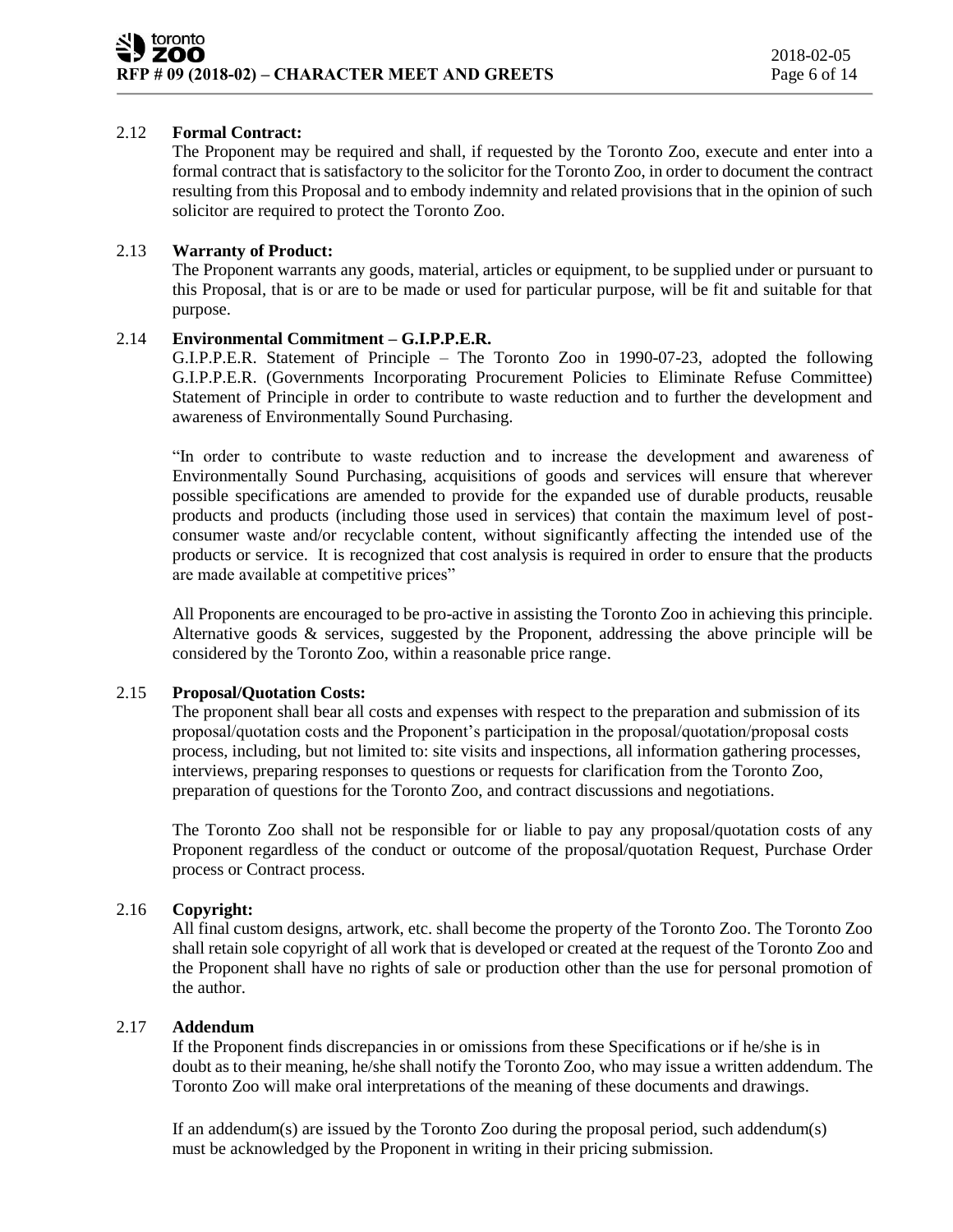# 2.18 **Toronto Zoo Rights and Options Reserved:**

The Toronto Zoo reserves the right to award the contract to any Proponent who will best serve the interest of the Toronto Zoo. The Toronto Zoo reserves the right, in its sole discretion, to exercise the following rights and options with respect to the proposal submission, evaluation and selection process under this RFP:

- (a) To reject any or all proposals;
- (b) To re-issue this RFP at any time prior to award of work;
- (c) To cancel this RFP with or without issuing another RFP;
- (d) To supplement, amend, substitute or otherwise modify this RFP at any time prior to the selection of one or more Proponents for negotiation;
- (e) To accept or reject any or all of the items in any proposal and award the work in whole or in part;
- (f) To waive any informality, defect, non-responsiveness and/or deviation from this RFP and its requirements;
- (g) To permit or reject at the Toronto Zoo's sole discretion, amendments (including information inadvertently omitted), modifications, alterations and/or corrections of proposals by some or all of the Proponents following proposal submission;
- (h) To request that some or all of the Proponents modify proposals based upon the Toronto Zoo's review and evaluation;
- (i) To request additional or clarifying information or more detailed information from any Proponent at any time, before or after proposal submission, including information inadvertently omitted by the Proponent.

# 2.19 **Performance:**

All work to be done under the Contract shall be done to the satisfaction of the Toronto Zoo or their representative authorized to act for them, and the materials and process of preparation and manufacture shall at all times be subject to their examination and inspection and rejection in any stage of the preparation or manufacture.

# 2.20 **Co-ordination of Work:**

The Proponent shall co-ordinate all work with the Toronto Zoo or their representative authorized to act for them, to ensure co-ordination and timely execution of service.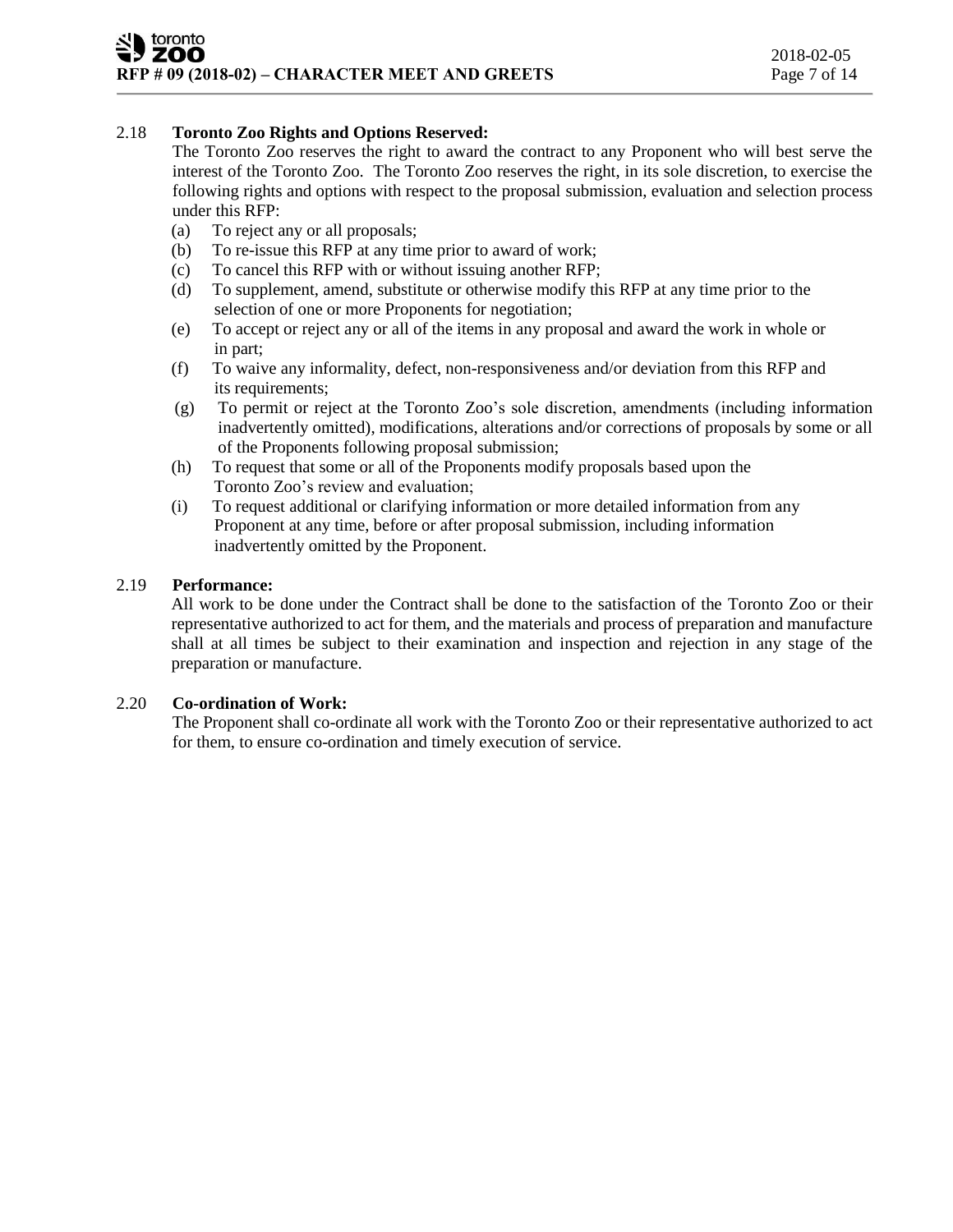#### toronto **ZOO RFP # 09 (2018-02) – CHARACTER MEET AND GREETS** Page 8 of 14

# **3.0 BACKGROUND AND SCOPE OF PROJECT**

The Toronto Zoo's PR and Events Branch is responsible for planning a comprehensive year-round events schedule to assist with drawing in incremental attendance and repeat visitation of its Membership. July and August are the key months when the most number of visitors come to the Zoo and key programming is usually organized around this time.

The Toronto Zoo will be offering new July/August Monday to Friday programming that provides our visitors the added value opportunity (with potential for revenue generation to off-set costs) to enjoy added-value familyfun events during their visit to the Toronto Zoo. The "Monday Meet and Greet" programming/event will offer visitors the opportunity to meet, and take a photo with, a costumed character during their visit to the Zoo. At this time the decision to charge or request a small donation towards conservation efforts has not be determined.

The Toronto Zoo requires the services to offer current family-friendly characters that can also be connected to conservation messaging from the Zoo. The services must also include a handler to manage the character as well as line ups. Toronto Zoo will provide one PR and Events staff member to assist.

The Zoo anticipates receiving diverse and popular options for this 9 (possibly 10) week programming and that characters compliments the family-friendly tone of the Toronto Zoo and that they are current characters that will assist in drawing incremental visitors to the Toronto Zoo. All Characters must be able to be used in advertising materials/collateral. The Characters should appeal to both male and female children under the ages of 12 and be able to have some connection to conservation messaging (i.e. Blandings Turtle Program and Teenage Mutant Ninja Turtles).

Each session would be held in an indoor facility and would be from 10am to 2pm daily (with breaks). The Toronto Zoo requires that the services provided also include staff to coordinate and handle on site requirements from load in, set up, tear down and load out as well as licensing. Toronto Zoo staff will be assigned to assist. There is a changing area nearby.

#### 3.1 Non-exclusivity:

Vendor acknowledges that the Character Meet and Greets proposed will be exclusive to the Toronto Zoo on the dates requested and will not be available to any other similar theme park or competing venue within a 30 miles radius of the Toronto Zoo four weeks before or after the Toronto Zoo appearance.

- 3.2 This Request for Proposal (RFP) is being issued to obtain proposals from qualified and experienced based on the above, with the following information required:
	- a. The Proponent must specify the number of staffing to support the service and that all food and beverage for said staffing is to be covered by the service provider.
	- b. Toronto Zoo will provide complimentary admission and parking for the service staff.
	- c. Service period is every Monday from July 2 to August 27 (July 2, 9, 15, 23, 30 and August 6, 13, 20 and 27 2018).
	- d. The successful Proponent will be required to provide a minimum \$5,000,000 liability insurance coverage, which must be maintained and renewed on an annual basis by the Proponent for the duration of the contract.

#### 3.3 Deposit and payment schedule

The Toronto Zoo will provide a payment of 50% of the total contract price upon signing of the Contract to the successful Proponent to secure the services of the service provider for the period required dates July 2, 9, 15, 23, 30 and August 6, 13, 20 and 27. The balance of the contract price will be paid in installment as follows,  $25\%$  installment July  $31<sup>st</sup>$  and  $25\%$  installment August  $31<sup>st</sup>$ .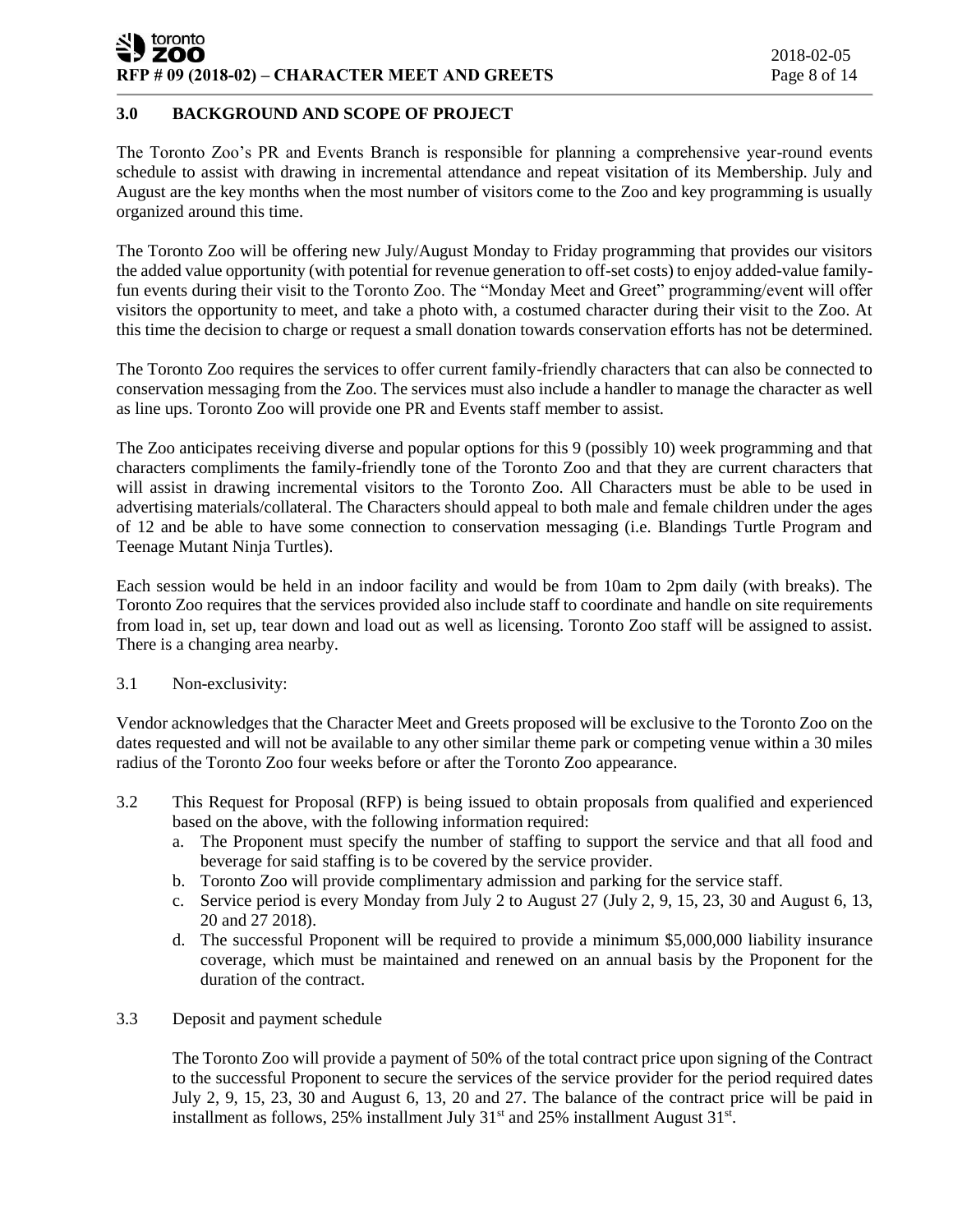# **4.0 COMMUNICATIONS**

If you have any inquiries, please contact Cynthia Shipley, Manager PR and Events (416) 392-5938

If you have any other inquiries about the proposal or contract terms, please contact Peter Vasilopoulos, Supervisor, Purchasing & Supply Unit, at (416) 392-5916.

# **5.0 PROPOSAL CONTENT**

Proposals submitted in response to this RFP should be detailed, succinct and demonstrate attention to the scope of work as outlined in section 3.0 of the RFP and included the following:

The Proponent should submit a Submission in a particular submittal format, to reduce paper, encourage our recycled product expectations, and reduce package bulk. Bulk from binders and large packages are unwanted. Vinyl plastic products are unwanted. The Toronto Zoo also has an environmentally- preferable purchasing commitment, and seeks a package format to support the green expectations and initiatives of the City.

Please do not use any plastic or vinyl binders or folders. The Toronto Zoo prefers simple, stapled paper copies. If a binder or folder is essential due to the size of your Proposal, they should be fully 100% recycled stock.

The Toronto Zoo seeks and prefers submittals on 100% Post Consumer Fibre (PCF) paper, consistent with the Toronto Zoo's environmental practices. All copies of all pages of the Proposal should be printed in duplex (i.e. on both sides of the pages) where possible.

- 5.1 Signed Proposal Submission Forms
- 5.2 Executive summary
- 6 Firms are requested to provide an overview of your organizational, areas of specialization, number of years in operation, etc. Include an overview of similar outdoor large setting with similar attendance.
- 6.1 Identify all personnel who will be assigned to the project and guarantee level of service.
- 6.2 Details in the ownership, rights and operations of character meet and greet entertainment
- 6.3 Provide a minimum of two (2) recent (2014 2018) examples of success in providing Meet and Greet characters, preferably in an outdoor large setting with similar attendance
- 6.4 Respondents should include any special circumstances or capabilities that you would like the Toronto Zoo to know about you, your firm/team. This includes any key relationships, business or personal, that you, your firm/team has that they believe might bring value (media exposure, access or otherwise) to achieving the objectives of the Character Meet and Greet opportunity.

# **6.0 TIME PERIOD FOR SCOPE OF PROJECT**

Guarantee of availability for the following dates July 2, 9, 15, 23, 30 and August 6, 13, 20 and 27 2018 from 10am to 2pm.

# **7.0 PROPOSAL EVALUATION CRITERIA**

Each proposal will be evaluated on, but not necessarily limited, to the following criteria

- 1. Compliance with conditions of this RFP.
- 2. Depth & detail level of proposal including Proponent profile and proposed work program including:
	- a) A profile and summary of corporate history including the date company started
	- b) Major clients and business partners.
	- c) Pictures of all characters available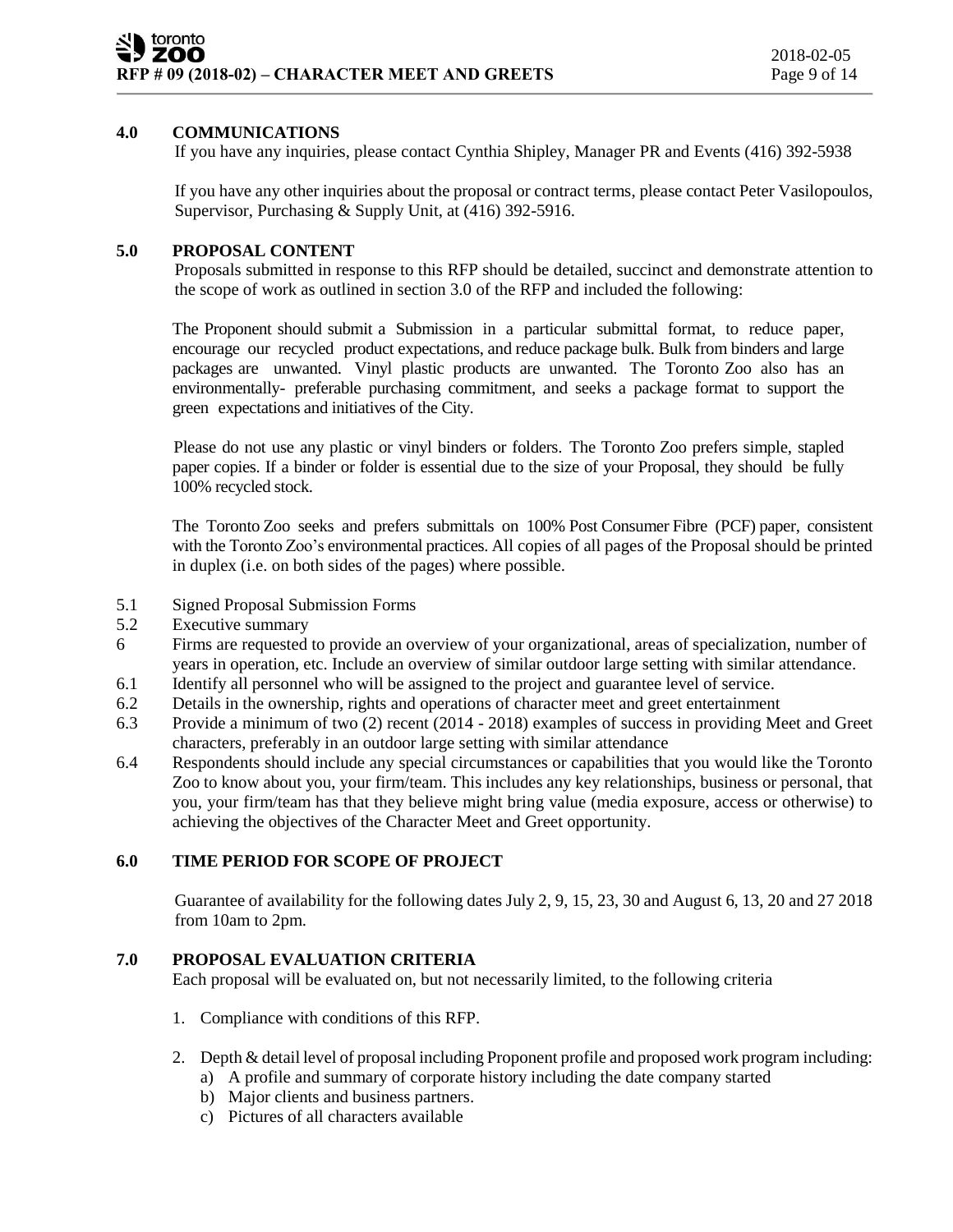## toronto ZOO **RFP # 09 (2018-02) – CHARACTER MEET AND GREETS** Page 10 of 14

- d) A proposed schedule of dates
- e) Additional items such as colouring or activity sheets.
- 3. Demonstrated previous experience and individuals proposed, in providing with similar work as requested by the Toronto Zoo including:
	- (a) Experience in the ownership and operations of character meet and greet entertainment
	- (b) References as noted in section 8.1 of the submission form
	- (c) Professional staff
- 4. Proponent Compensation/Fees

Include all anticipated costs and fees associated with the request to provide Character Meet and Greets for the following dates July 2, 9, 15, 23, 30 and August 6, 13, 20 and 27 2018 from 10am to 2pm.

Proposals will be evaluated through a comprehensive review and analysis by the Evaluation Committee.

The aim of the Evaluation Committee will be to select the Proposal which in its opinion meets the Toronto Zoo's requirements under this RFP and provides the best overall value to the Toronto Zoo.

By responding to this RFP, Proponents will be deemed to have agreed that the decision of the Evaluation Committee will be final and binding.

# 7.1 **Selection Criteria**

The Evaluation Committee will utilize the evaluation and selection process to establish a Total Score for each Proposal as noted in 7.2 below. Based on this scoring, high-scoring proponents may be asked to attend an interview, and a final selection made on the basis of proposal and interview evaluation.

# 7.2 **Selection Process**

The Evaluation Committee will score the proposals using the Evaluation Criteria Table below.

| <b>Evaluation Criteria</b>                                                                                                                                                                                                                                                                                                          |                            |
|-------------------------------------------------------------------------------------------------------------------------------------------------------------------------------------------------------------------------------------------------------------------------------------------------------------------------------------|----------------------------|
| <b>Criteria</b>                                                                                                                                                                                                                                                                                                                     | <b>Points</b><br>available |
|                                                                                                                                                                                                                                                                                                                                     | to be awarded              |
| Depth & detail level of proposal including Proponent profile and proposed work<br>program                                                                                                                                                                                                                                           | 25                         |
| Demonstrated previous experience and individuals proposed, in providing with<br>similar work as requested by the Toronto Zoo                                                                                                                                                                                                        | 35                         |
| Compensation/Fees                                                                                                                                                                                                                                                                                                                   | 40                         |
| <b>TOTAL</b>                                                                                                                                                                                                                                                                                                                        | <b>100</b>                 |
| <b>Interview:</b> At the discretion of the Toronto Zoo, proponents who have received a<br>high ranking may be invited to an interview with the Evaluation Committee, the<br>results of which will be used by the Committee as a mechanism to revisit, revise,<br>confirm and finalize the score and select the Preferred Proponent. |                            |
| Proponent's Presentation $\&$ ability to answer questions during the Interview                                                                                                                                                                                                                                                      | 50                         |

Based on the paper submission proposal scoring, high-scoring Proponents may be asked to attend an interview. A Total Score (Interviewed Proponents) will be determined, including the Proponent's interview score. This Total Score (Interviewed Proponents) will be used for the final ranking of Proponents.

# 7.3 **Clarifications**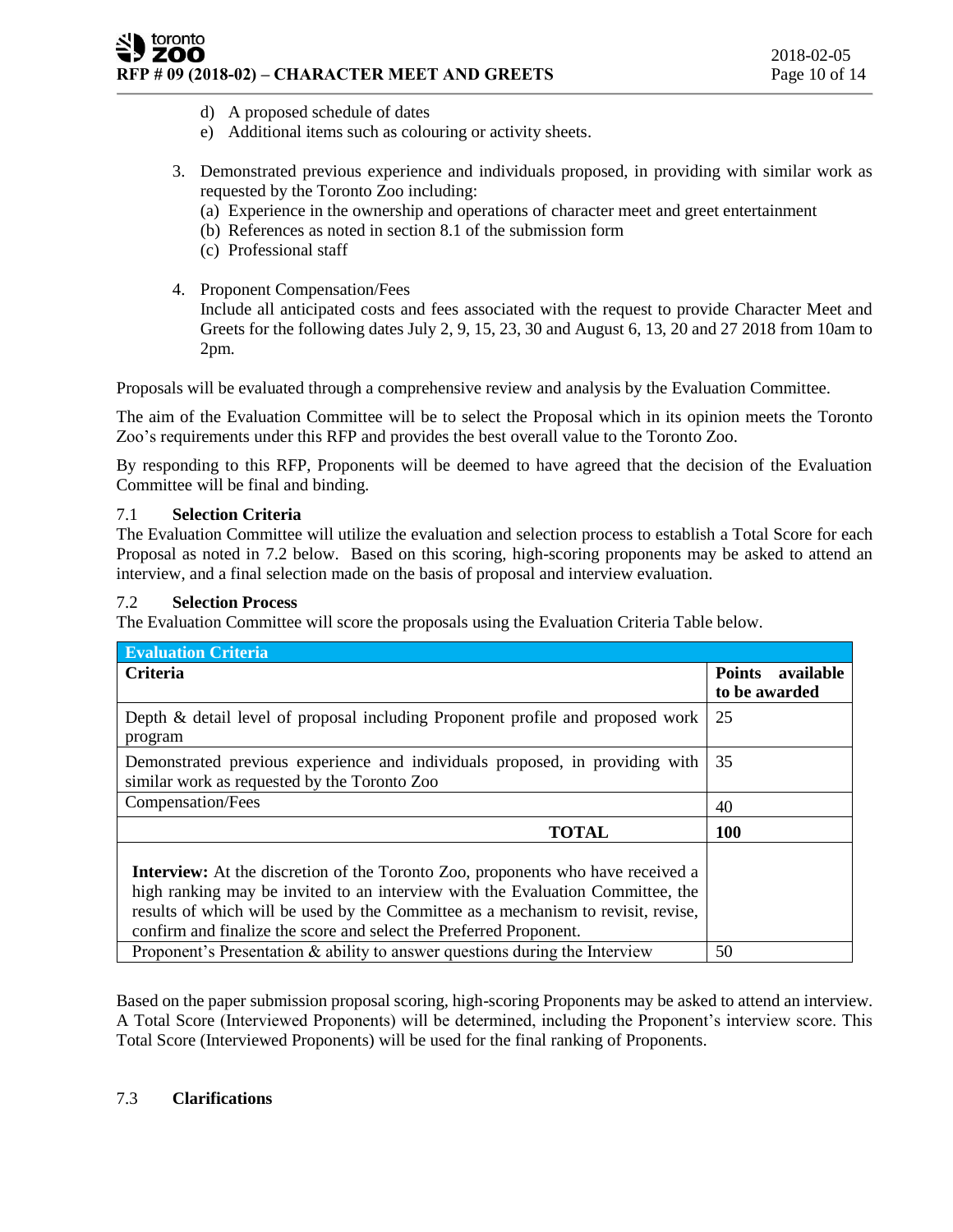As part of the evaluation process, the Evaluation Committee may make requests for further information with respect to the content of any Proposal in order to clarify the understanding of the Proponent's response. The clarification process shall not be used to obtain required information that was not submitted at time of close or to promote the Proponent's company.

The Evaluation Committee may request this further information from one or more Proponents and not from others.

# 7.4 **Interviews**

The Toronto Zoo reserves the right to interview one or more high-scoring Proponents. Proponents will be shortlisted for an interview based on the scoring of their written proposals using the above Evaluation Table.

The representative of a Proponent at any interview scheduled is expected to be thoroughly versed and knowledgeable with respect to the requirements of this RFP and the contents of its Proposal, and must have the authority to make decisions and commitments with respect to matters discussed at the interview, which may be included in any resulting Agreement.

The staff team proposed by the Proponent is an important element in the selection criteria and should be present for the interviews.

The Evaluation Committee may interview any Proponent(s) without interviewing others, and the Board will be under no obligation to advise those not receiving an invitation until completion of the evaluation and selection process.

## 7.5 **Evaluation Results**

Upon conclusion of the evaluation process including any interview, if applicable, a final recommendation will be made by the Evaluation Committee.

Proposal evaluation results shall be the property of the Toronto Zoo and are subject to MFIPPA. Evaluation results may be made available to members of the Board/City Council on a confidential basis and may be subject to public release pursuant to MFIPPA.

#### 7.6 **Negotiations and Agreement**

The award of any Agreement will be at the absolute discretion of the Toronto Zoo. The selection of the Preferred Proponent will not oblige the Toronto Zoo to negotiate or execute an Agreement with that Preferred Proponent.

The Toronto Zoo shall have the right to negotiate on such matter(s) as it chooses with the Preferred Proponent without obligation to communicate, negotiate or review similar modifications with other Proponents. The Toronto Zoo shall incur no liability to any other Proponent as a result of such negotiation or alternative arrangements.

During negotiations, the scope of the services may be refined, issues may be prioritized, responsibilities among the Proponent, all staff and sub-consultants provided by it and the Board may be settled and the issues concerning implementation may be clarified.

The Preferred Proponent, shall be required to enter into an agreement (the "Agreement") in the form of the Photo Capture Draft Agreement attached as Appendix "A" to this RFP. The terms and conditions of the draft Agreement in Appendix A may be subject to such amendments as may be negotiated by the Toronto Zoo, in its sole discretion, with the successful Proponent.

If any Agreement cannot be negotiated within thirty (30) business days of notification to the Preferred Proponent, the Toronto Zoo may, at its sole discretion, choose to continue negotiations for a period of time, terminate negotiations with that Proponent and negotiate an Agreement with another Proponent, or abort the RFP process and not enter into any Agreement with any of the Proponents.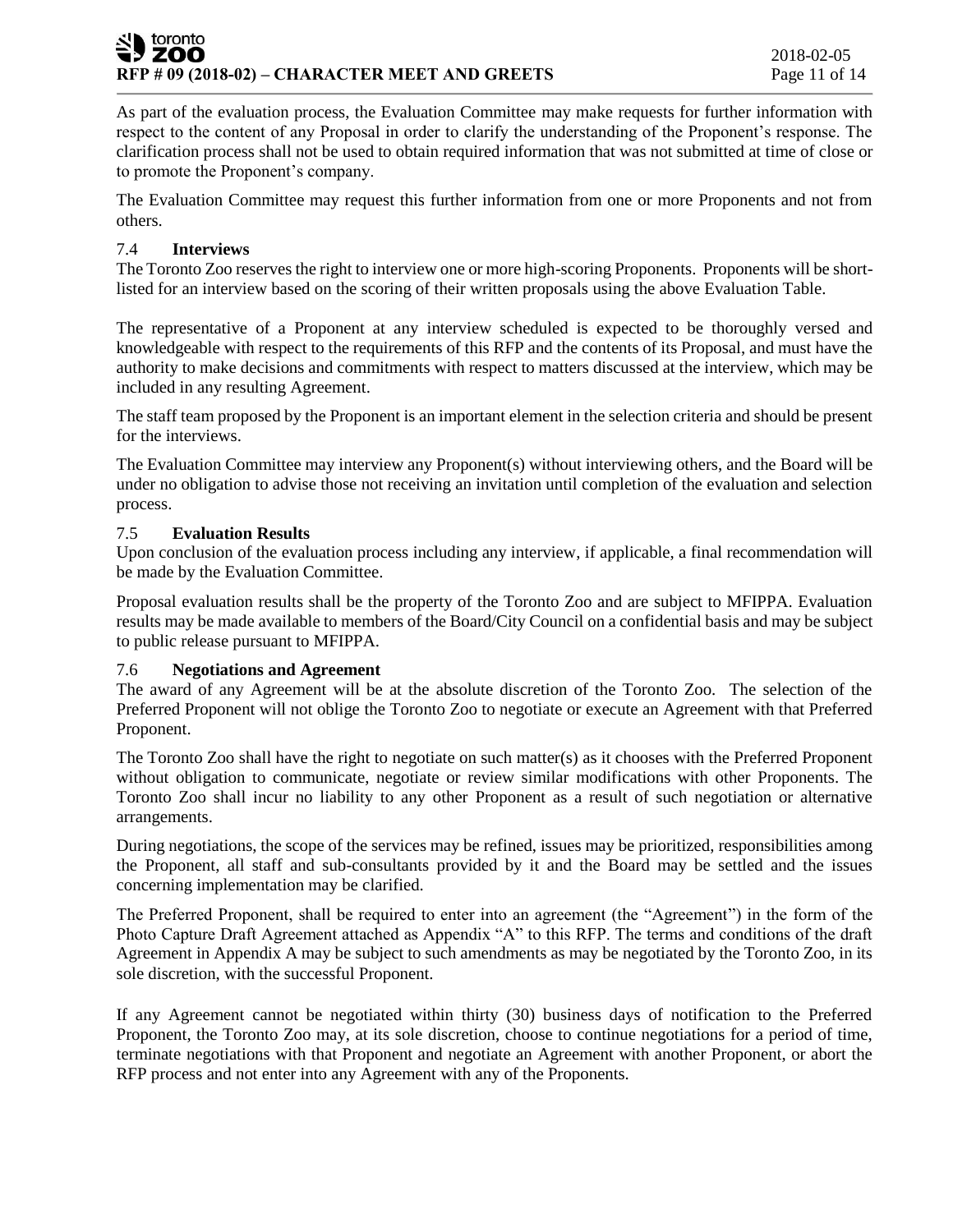## **8.0 SUBMISSION PROPOSAL FORMS**

The undersigned Proponent having reviewed and fully understood the RFP and all terms and requirements of the RFP and all terms and conditions of the RFP and information provided, hereby submits the attached Proposal and supporting materials ("the Proposal") in accordance.

I/We, hereby, have received, allowed for and included as part of our submission all issued Addendum numbered \_\_\_\_\_

The Board of Management of the Toronto Zoo reserves the right to reject any or all Proposals or to accept any Proposal, should it deem such action to be in its interests.

By submitting a Proposal the Proponent agrees to all of the terms and conditions of this Request for Proposal.

By signing and submitting this proposal, you are agreeing to the release of your proposal information, as deemed necessary by the Board, in order to conduct business associated with this proposal or project.

| <b>COMPANY INFORMATION</b> |           |  |  |
|----------------------------|-----------|--|--|
| Company Name:              |           |  |  |
|                            |           |  |  |
| Name of authorized         | Title:    |  |  |
| <b>Signing Officer</b>     |           |  |  |
| Signature:                 | Date:     |  |  |
|                            |           |  |  |
| <b>Contact Name:</b>       | Title:    |  |  |
|                            |           |  |  |
| Address:                   |           |  |  |
|                            |           |  |  |
| Telephone #:               | Fax #:    |  |  |
|                            |           |  |  |
| Email:                     | Web Site: |  |  |
|                            |           |  |  |
| HST#:                      |           |  |  |
|                            |           |  |  |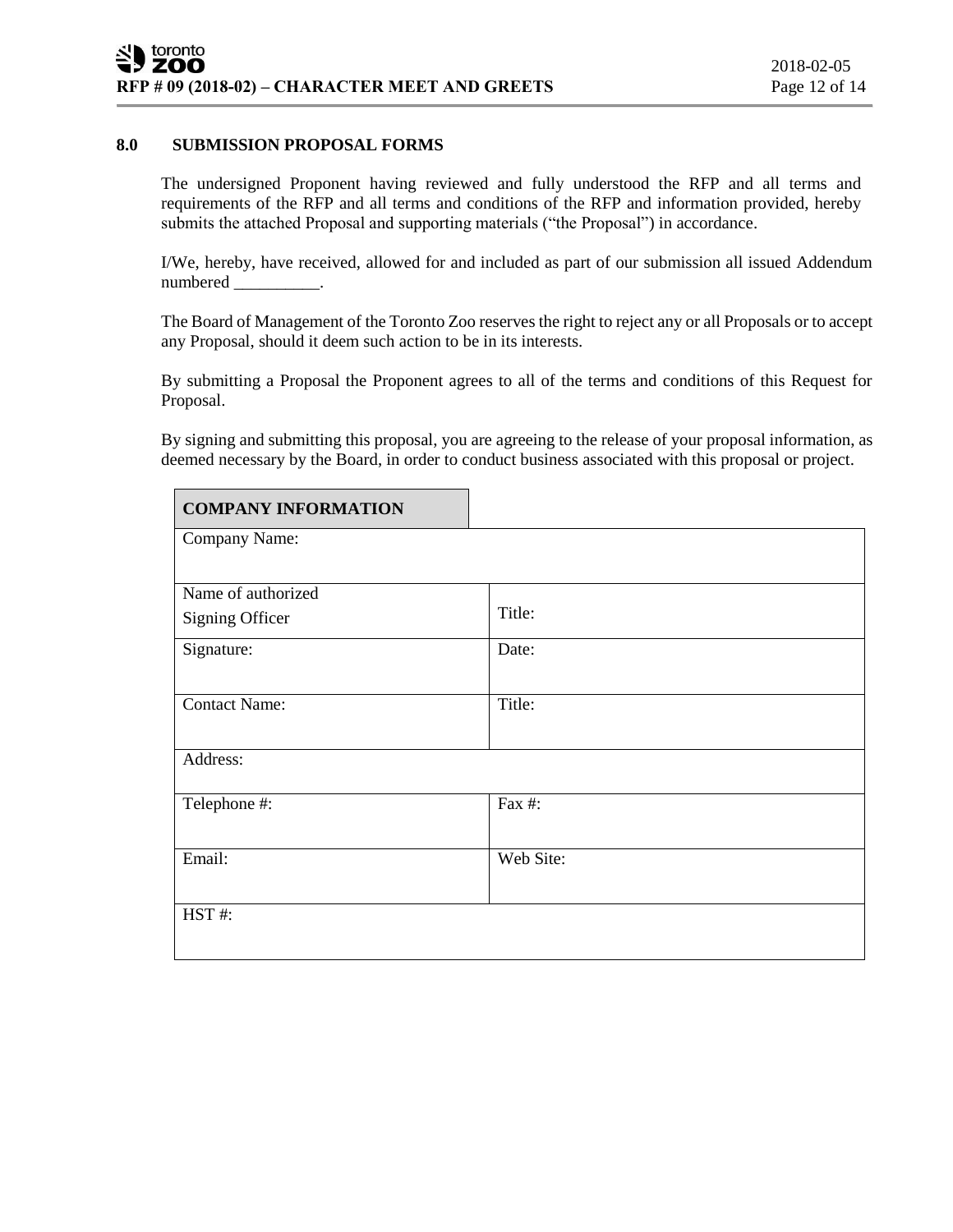## 8.1 **REFERENCE FORM**

## **REFERENCES**

Provide the name, location, client reference and brief description of three (3) projects under the direct responsibility of the Proponent.

| <b>Name and Location</b> | <b>Brief Description</b> | <b>Contact</b> |
|--------------------------|--------------------------|----------------|
|                          |                          |                |
|                          |                          |                |
|                          |                          |                |
|                          |                          |                |
|                          |                          |                |
|                          |                          |                |
|                          |                          |                |
|                          |                          |                |
|                          |                          |                |

# 8.2 **LIST OF SUBCONTRACTORS**

## **LIST OF SUBCONTRACTORS**

The Bidder proposes to sublet the following portions of the Work to the persons, firms, or corporations indicated below:

| <b>SERVICE</b> | <b>NAME/ADDRESS</b> | <b>TELEPHONE</b> |
|----------------|---------------------|------------------|
|                |                     |                  |
|                |                     |                  |
|                |                     |                  |
|                |                     |                  |
|                |                     |                  |
|                |                     |                  |
|                |                     |                  |
|                |                     |                  |
|                |                     |                  |
|                |                     |                  |
|                |                     |                  |
|                |                     |                  |

- Insert "Own Forces" for every portion of the **Work** which the contractor will be performing without a subcontractor.
	- Bidder shall specify nature of work for each "Other" sub-contract.